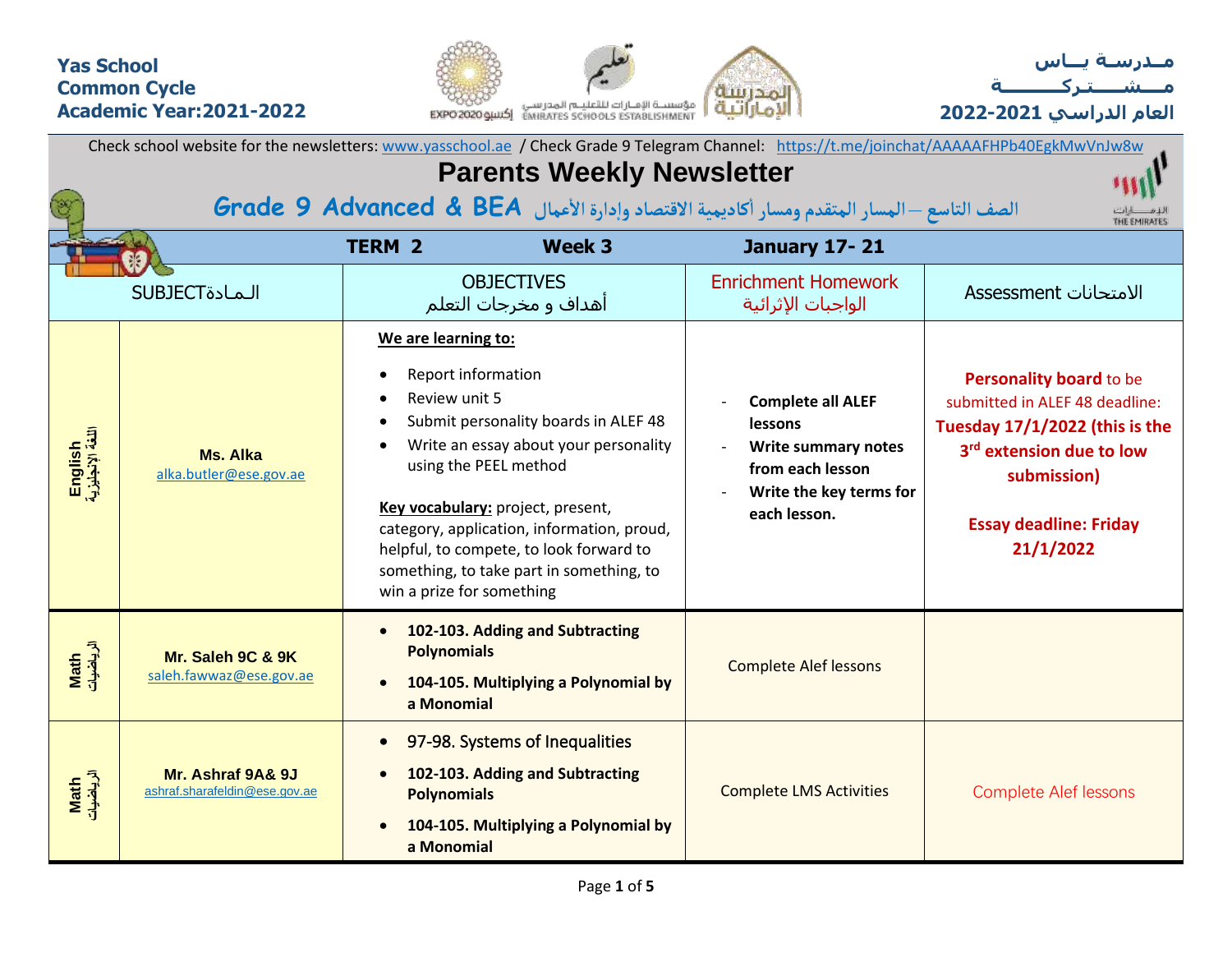| Physics<br>الفیزیاء     | Mr. Bibin 9A<br>bibin.kuriakose@ese.gov.ae                        | To calculate vector magnitude at non-<br>$\bullet$<br>right angle.<br>To define vector component using<br>coordinate system<br>To calculate vector component.<br>To calculate the resultant of multiple<br>vectors.                                                                                                                                            | <b>Complete ALEF Lessons</b><br>(61, 62, 63, and 64)                                                       | Weekly quiz in LMS on Friday<br>the 21st                                                                                                                                                                                                                           |
|-------------------------|-------------------------------------------------------------------|----------------------------------------------------------------------------------------------------------------------------------------------------------------------------------------------------------------------------------------------------------------------------------------------------------------------------------------------------------------|------------------------------------------------------------------------------------------------------------|--------------------------------------------------------------------------------------------------------------------------------------------------------------------------------------------------------------------------------------------------------------------|
|                         | <b>Mr. Hasna 9C &amp; 9K &amp; 9J</b><br>hasna.alsalmi@ese.gov.ae | Application of calculating vector magnitude<br>(right - non right angle)                                                                                                                                                                                                                                                                                       | Alef                                                                                                       | POP Quiz on LMS                                                                                                                                                                                                                                                    |
| Biology<br>الأخياء      | <b>Ms. Rashika</b><br>rashika.nowbotsing@ese.gov.ae               | <b>Students should be able:</b><br>1. Describe Common Respiratory<br>Disorders (88)<br>Describe the Small and Large Intestine<br>2.<br>and their role in digestion (72)<br>Identify and explain the role of<br>3.<br><b>Essential Nutrients in Nutrition (73)</b><br>4. To explain the concept of 'Calories'<br>and analyze information on food<br>labels (74) | <b>Complete Alef Activities</b><br>(88, 72, 73, 74)                                                        | <b>Quiz in LMS</b><br>(Digestion & Excretion)<br>Thursday, 20 January                                                                                                                                                                                              |
| Arabic<br>اللغة العربية | المعلم سامر (بنين)<br>samir.barahmeh@ese.gov.ae                   | شعر (أغنية للحب للكلمات)<br>استماع (هل تري الحيوانات العالم<br>كما نراه نحن؟)<br>محادثة (بر الوالدين)                                                                                                                                                                                                                                                          | حل الدروس في منصة ألف.<br>متابعة الواجبات عبر التيمز .                                                     |                                                                                                                                                                                                                                                                    |
| Arabic<br>اللغة العربية | المعلمة شيخة (بنات)<br>shaikha.alzeyoudi@moe.gov.ae               | الأفعال التي تنصب مفعولين أصلهما مبتدأ<br>وخبر.<br>الاستعارة .                                                                                                                                                                                                                                                                                                 | حل الدروس في منصة ألف.<br>متابعة الواجبات عبر التيمز .<br>التواصل الدائم مع المعلمة .<br>$(050 - 6708902)$ | اختبارات التقويم الأول<br><mark>-استماع .</mark><br><mark>-الفهم والاستيعاب .</mark><br><mark>( وصية القرآن الكريم -قصيدة الناس</mark><br>والزمان _لأبي الطيب المتنبي -(قصيدة<br><mark>أغنية حب للكلمات -نازك الملائكة )</mark><br><mark>-النصوص من حولنا .</mark> |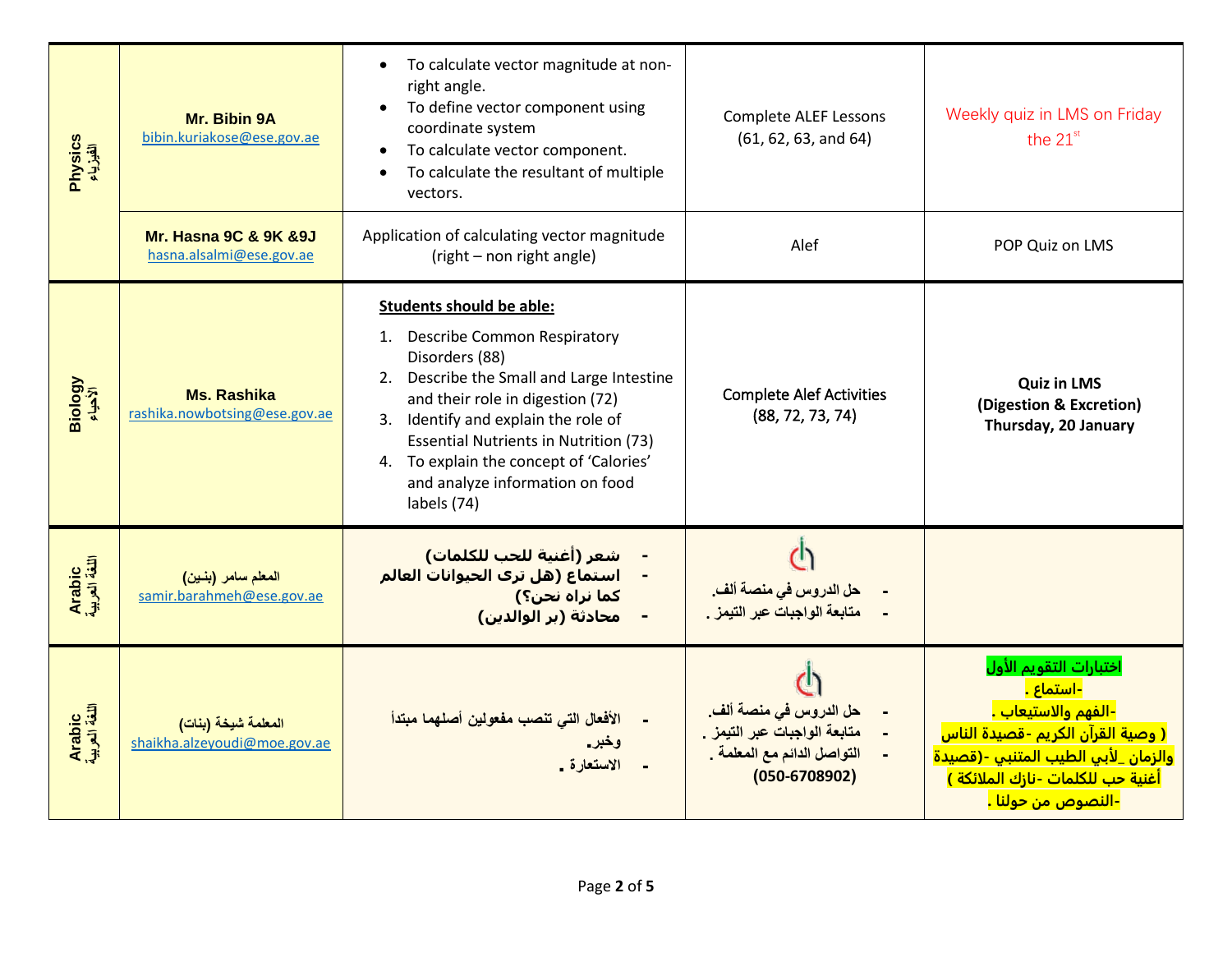| Islamic<br>التربية الإسلامية                    | المعلمة نوف<br>nouf.kazim@ese.gov.ae                                                                            | العدل في الإسلام                                                     | حل دروس ألف                                                                             | حفظ الآية و الحديث                                                                                        |
|-------------------------------------------------|-----------------------------------------------------------------------------------------------------------------|----------------------------------------------------------------------|-----------------------------------------------------------------------------------------|-----------------------------------------------------------------------------------------------------------|
| Social Studies + ME<br>اجتماعیات وتربیة أخلاقیة | المعلمة أمل<br>amal.almehri@ese.gov.ae                                                                          | خليجنا عربي                                                          | تكملة دروس ألف                                                                          | مهمة أداء<br>تحليلُ مُشكلةِ " البطالةِ في دُولِ الوطنِ<br>العربيّ " وإيجادُ حلٍّ مُناسبٍ لهذِه المُشكلـةِ |
| <b>Computer Science</b><br>علوم الكومبيوتر      | المعلم سامر ((9J 9A & 9J<br>samir.ali@ese.gov.ae                                                                | <b>Computer Aided Design (CAD)</b><br><b>Fusion 360 by Auto Desk</b> | <b>Activities on LMS</b>                                                                | <b>None</b>                                                                                               |
|                                                 | 9C & 9K)) المعلمة شيماء<br>Shayma.Habboush@ese.gov.ae                                                           | <b>An Introduction to Graphics</b><br><b>Fusion 360 by Auto Desk</b> | <b>Activities on LMS</b>                                                                | <b>None</b>                                                                                               |
|                                                 | الفنون البصرية Visual Art<br>المعلمة جيهان + المعلمة فاتن<br>gehan.elhawy@ese.gov.ae<br>faten.koussa@ese.gov.ae | درس الفن الصينى                                                      | إرفاق اللوحة الفنية للدرس السابق على<br>برنامج LMS حتى يتم تقييم العمل<br>الفنية للطالب |                                                                                                           |
| Drama<br>$rac{4}{5}$                            | المعلم محمود صابر (بنين)<br>mahmoud.hmohamed@ese.gov.ae                                                         | الشخصية الأساسية والثانوية في الدراما                                |                                                                                         |                                                                                                           |
| <b>Music</b><br>موسيقى                          | المعلم سلمان (بنين)<br>Selmen.zenned@ese.gov.ae                                                                 | آلة العود ومكوناته ( 2 )                                             |                                                                                         |                                                                                                           |
|                                                 | المعلمة رحمه (بنين)<br>Rahma.Mehrez@ese.gov.ae                                                                  | الدرس الأول ابتداع إيقاعات من خالل النقر على جسم                     |                                                                                         |                                                                                                           |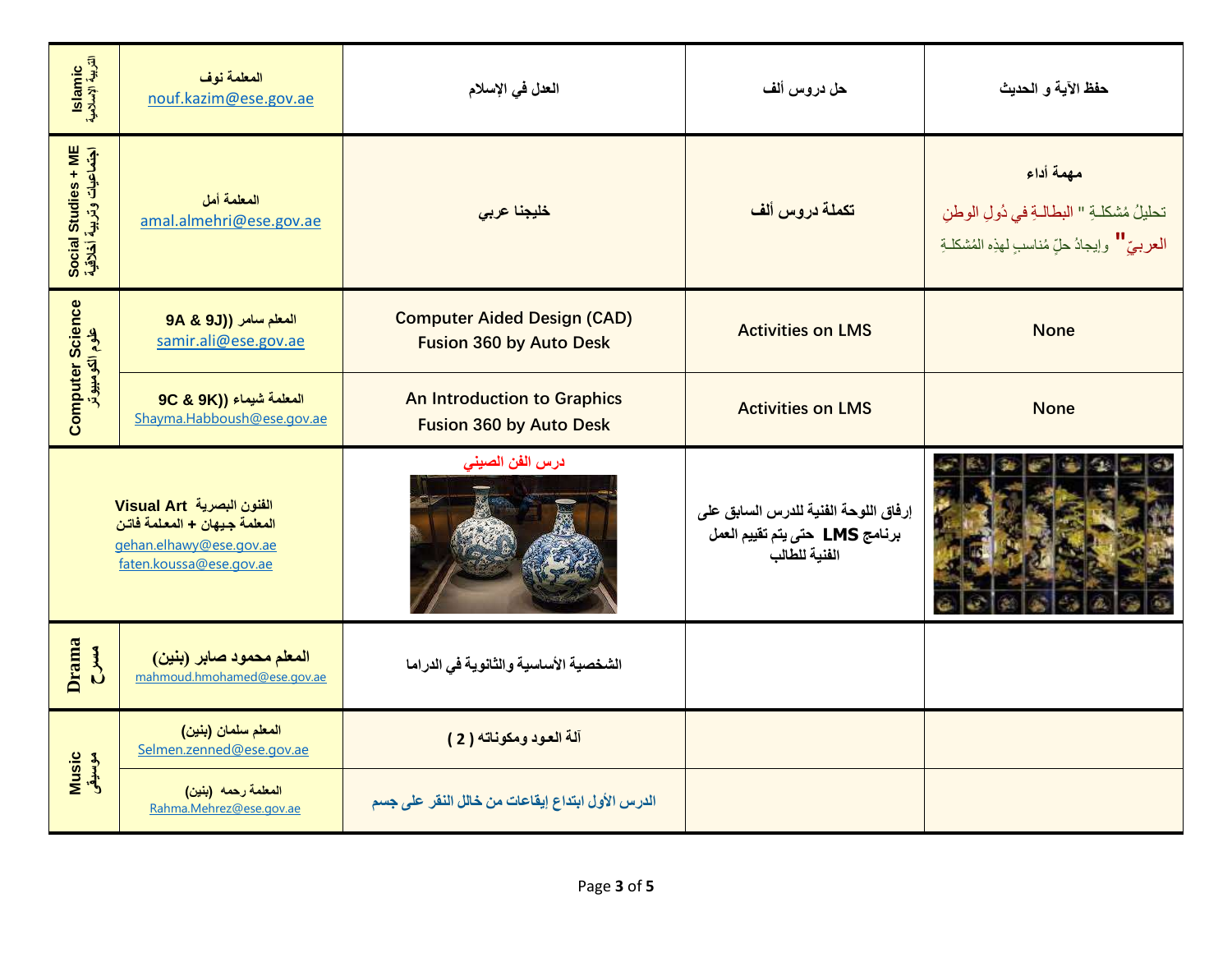| <b>Health &amp; Physical</b><br>أَنْكُمْ إِسْتَابِهِ إِسْتَابِهِ إِسْتَابِهِ لِسَوْرِ إِسْتَابِهِ إِسْتَابِقِيَاتِهِ وَالْبَائِسِيْ<br>Education      | <b>Mr. Wassim (Boys)</b><br>wassim.khouaja@ese.gov.ae  | <b>ATHLETICS:</b><br><b>Distance running</b>                                                                                                       | <b>SELF LEARNING IN LMS</b>                 |                                                        |
|-------------------------------------------------------------------------------------------------------------------------------------------------------|--------------------------------------------------------|----------------------------------------------------------------------------------------------------------------------------------------------------|---------------------------------------------|--------------------------------------------------------|
|                                                                                                                                                       | <b>Ms. Sabiha (Girls)</b><br>sabiha.alkerwi@ese.gov.ae | <b>ATHLETICS</b><br>-HURDLES-<br>Understand the correct steps to jump over the<br><b>Hurdles</b>                                                   | <b>SELF LEARNING IN LMS</b>                 |                                                        |
| Mandarin<br>البرنامج الصيني                                                                                                                           | Mr. Yi Zeng (Boys)<br>Yi.Zeng@ese.gov.ae               | be able to know the names of<br>$\mathbf{1}$<br>activities: 弹钢琴、打篮球、打网球、<br>踢足球、画画、跳舞<br>2.Be able to use "会" to express his<br>ability.           | LMS-Lesson 1-Task 1                         |                                                        |
|                                                                                                                                                       | <b>Ms. Li Shuai (Girls)</b><br>Shuai.Li@ese.gov.ae     | be able to know the names of<br>activities: 弹钢琴、打篮球、打网球、<br>踢足球、画画、跳舞<br>2.Be able to use "会" to express his<br>ability.                           | LMS-Lesson 1-Task 1                         |                                                        |
| <b>Business &amp; Economics Academy</b><br>مسسسار أكساديميسسة إدارة أعمسال والاقتصساد<br>(9J & 9K)<br><b>Rhachell</b><br>rhachell.williams@ese.gov.ae |                                                        | <b>Unit 2: Business Ideas</b><br>Identify new business opportunities.<br>Evaluate business ideas and<br>2.<br>opportunities using a SWOT analysis. | Complete practice exam<br>questions in LMS. | Research Task 1 & Checkpoint 1-<br>4 questions in LMS. |